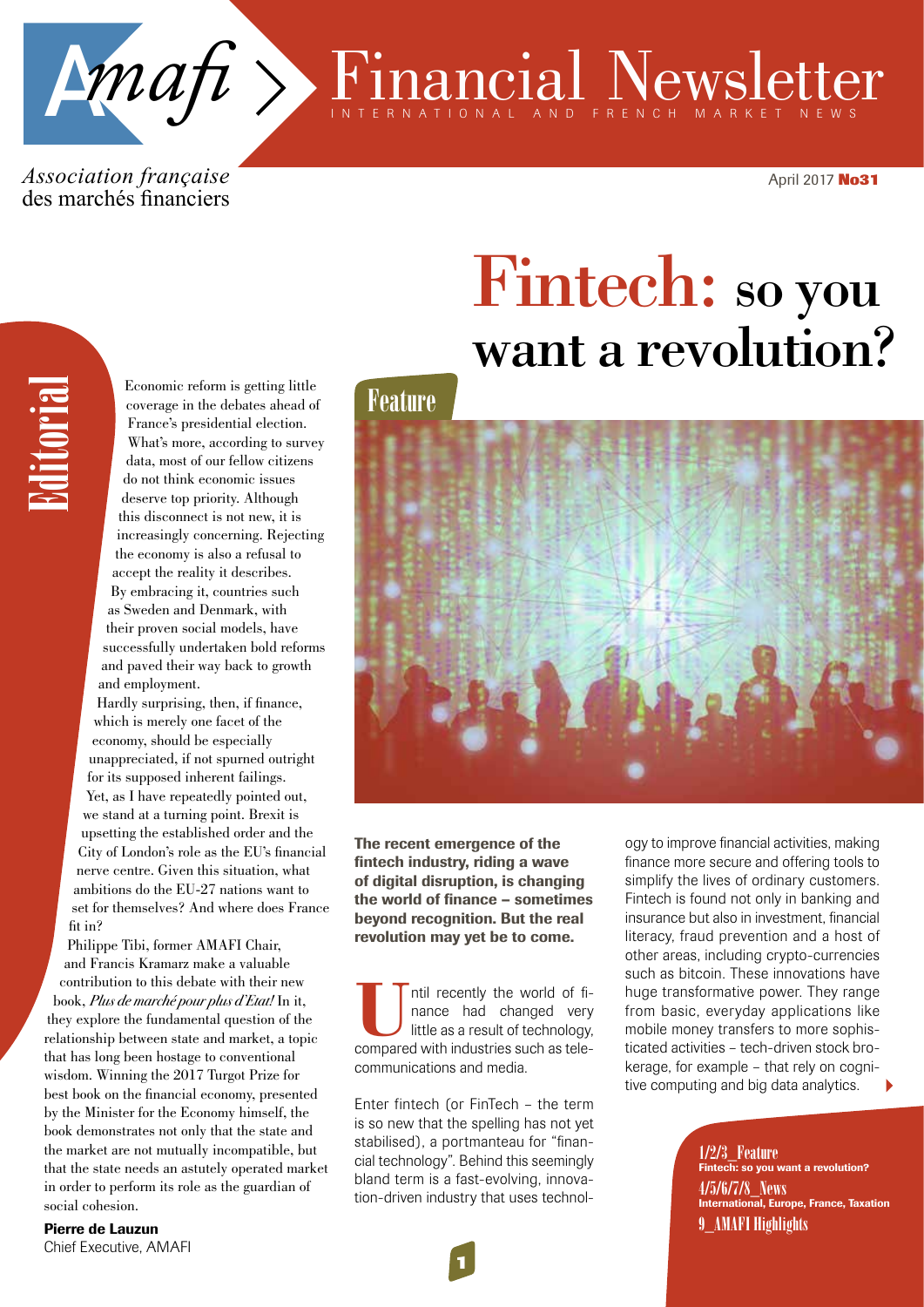Feature

#### **From "bricks and mortar" to "bricks and clicks" – and beyond**

Although the term fintech has been around for several years, what it designates is much older. Services such as online banking emerged in the 1980s, using terminals and screens to give customers access to their bank accounts by phone. Systems such as Homelink in the UK and the Minitel videotex service in France pre-dated email by a decade or more. With the arrival of the internet, financial services moved into another dimension, of which fintech is the logical outgrowth. In the early days the technology was evolutionary rather than revolutionary. It mainly focused on providing home-banking customers and retail investors with a wider array of products and services, and allowing them to bypass traditional bricks-and-mortar networks. Everything changed in the wake of the 2007-2008 financial crisis, which ushered in a new era of finance by revealing huge inefficiencies in the existing systems and, above all, encouraging customers to seek alternative services and providers.

This first phase of the fintech lifecycle was basically product-focused and served retail customers in domestic markets. The second phase, currently underway, is truly transforming finance. Driven by next-generation developments in artificial intelligence, internet computing and distributed databases, fintech is helping firms and institutions cut development costs and respond precisely to customer demand by adopting the B2P, or business-to-people, model.

One of the underlying technological developments singled out in the Word FinTech Report 2017, published in November 2016 by Capgemini and Linkedin, in collaboration with the European Financial Management Association, is cloud computing. Cloud-based fintech services allow institutions to optimize resources, reducing the cost of product development while improving the speed of customer response. Automated advisory solutions are another exciting growth area. Robo-advisors provide financial advice or portfolio management with minimal human intervention, taking investment services to a mass market at lower cost.

All these innovations, and many more besides, offer alternatives to traditional banking, insurance and investment services. They will be even more important in future, when the customer base is made up entirely of digital natives.

#### **Welcome disruption**

Customers around the world are eagerly embracing fintech providers. According to the World FinTech Report, 50.2% of them do business with at least one "non-traditional" firm, chiefly for banking, insurance, payments or investment management. That overall picture hides a wide geographical disparity, however. Asia accounts for the majority of fintech adopters: more than 84% of customers in China and nearly 77% in India use at least one such service, compared with 48% in the UK, 45% in the US and just 36% in France. One of the reasons for Asia's advance is that banks and traditional financial services providers in the region, especially in China, were leaden-footed in response to burgeoning consumer demand for finance and the rapid development of the internet. Fintech was, in the words of one analyst, "the right thing in the right place at the right time," meeting the needs of high-speed economies and, in doing so, providing opportunities for nimble start-ups offering innovative demand-led services. China now tops the global rankings, with five of the top ten companies in the KPMG Fintech 100 list, including the No 1 and the No 2. Elsewhere, countries such as Chile, Mexico and the Philippines are also breeding a new generation of firms specialised in all areas of financial technology.

In parallel, global investment in the industry is robust. The KPMG report shows that the top 100 fintechs raised an additional \$14.6 billion between 2015 and 2016, a rise of more than 40%. And despite a peak decline since then, the overall trend is healthy.

One of the drivers of this trend is the disruptive potential of fintech. For some, the very mention of disruption raises deep-rooted concerns about the use of technology to radically change an industry and, in some cases, sidestep the compliance and regulatory frameworks that incumbents work inside. Doomsters say this phenomenon, sometimes called uberization (but why not "amazonisation" or "airbnbzation"?), has created antagonisms between traditional players and new entrants and will ultimately cause the collapse of bricksand-mortar businesses. But that's not necessarily the case: after all, challenging an existing system is the natural way to help it evolve. In finance, not only has the arrival of innovators created new ways to serve more varied needs; it is prompting traditional firms to climb aboard the fintech train. "Not to do so," says Ian Wood, senior partner at the consultancy Lippincott, "will be to lose on the clicks and be left with the bricks".

Many of these incumbents are opting to set up special laboratories tasked with designing in-house solutions then trickling them down to their other business lines. Others are working with outside providers on new products and services or going into partnership with fintechs. Whatever track they choose, though, they are obliged to keep moving in order to stay in the race.

#### **Blockchain and regulatory issues**

One of the most talked-about fintech developments is blockchain, a protocol that can be used to exchange value over the internet without an intermediary. Officially known as a distributed ledger, blockchain is basically a database containing records (blocks) of financial transactions that are linked together (chain). It is maintained by a shared network of participants rather than a central entity, and makes extensive use of cryptography to store assets and validate transactions. Blockchain technology was originally intended to support bitcoin – the virtual or crypto-currency that epitomises the fintech era – but is gradually being seen as a tool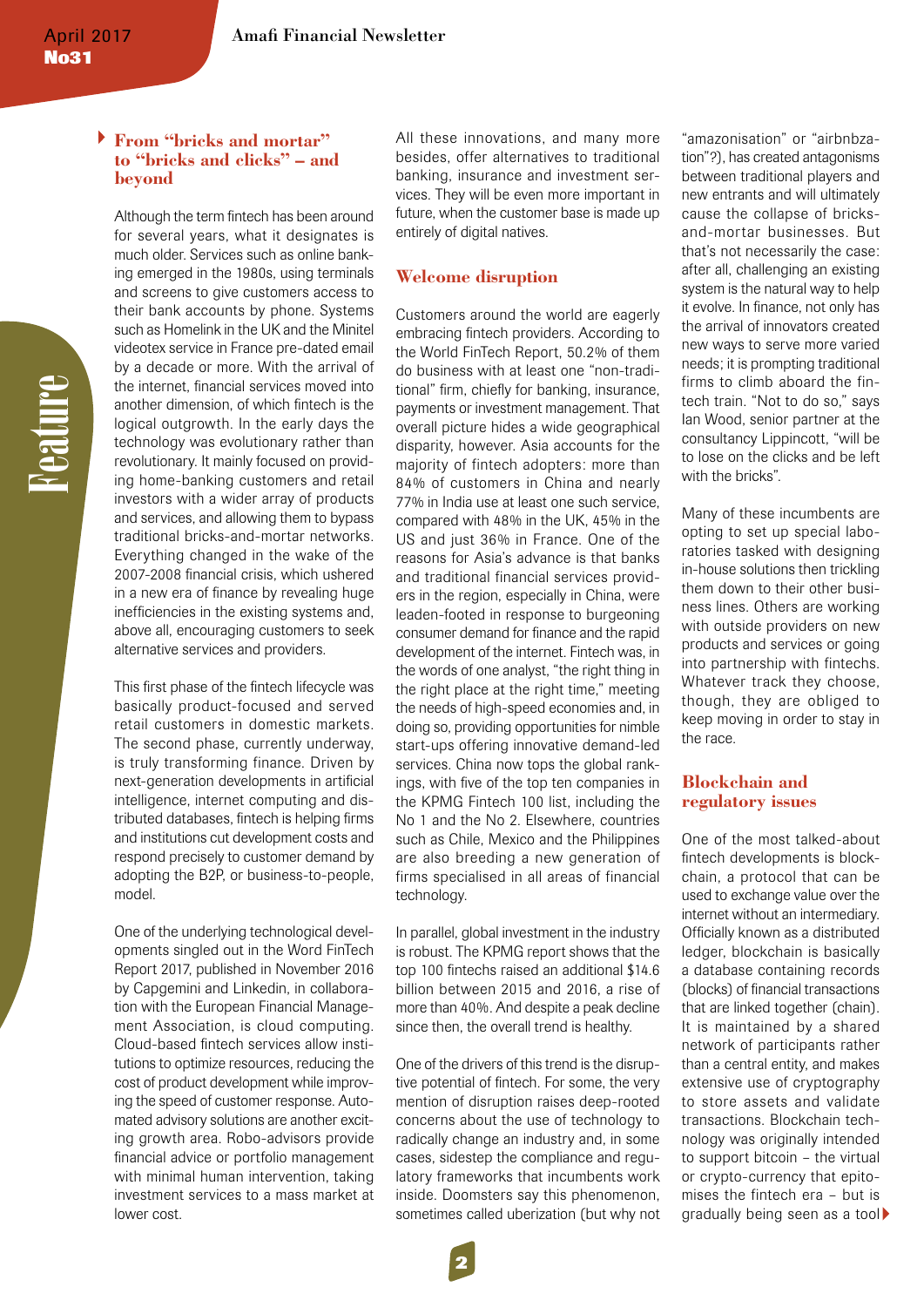$\triangleright$  for delivering traditional financial services such as interbank transfers and payments. Other possible applications include "smart contracts", which enable trustless services such as loans and micropayments, netting services for repo and foreign currency transactions, and the distribution of encrypted updates of customer details to all banks in real time. Given the extent of its potential, blockchain – still in its infancy – is seen by experts as a foundational model rather than a disruptive technology.

Such is the breadth of the possible applications that questions are inevitably being asked about the regulatory aspects of blockchain. The European Securities and Markets Authority began examining virtual currencies in 2013 and subsequently looked into digital ledger technology. It weighed the potential benefits of DLT for financial markets, notably more efficient post-trade services, lower costs and better reporting, alongside the potential risks and challenges. In a report released this February, ESMA concluded that regulatory action would be premature because the technology was still in the early stages but that it would continue monitoring DLT-related market developments to assess whether a regulatory response was needed.

In France, the regulators responsible for the sector – AMF and ACPR – have adopted a similar stance. Franck Guiader, head of the AMF's FinTech, Innovation and Competitiveness division, explains: "After meeting with more than a hundred fintechs and traditional firms in the past 18 months, we have concluded that their products and services are often the same as those offered by incumbents. The only differences lie in distribution, marketing and customer relationships. For that reason, the applicable regulations are the same". On the DLT issue, Guiader says that new regulations will doubtless be needed in future because the technology is so innovative but that France can draw on its pioneering work in developing an investor-protective regulatory framework for crowdfunding.

Moreover, well-aware of the importance and global scope of financial innovation, the French regulatory authorities have set up Forum Fintech, a kind of consultative committee comprising fintechs and traditional firms to address the industry's needs and

# Fintech in France

Investment in fintech firms in France has risen by 750% since 2015, when €167 million was invested, according to Business France.

The European Central Bank ranks France in second place for cashless payment transactions, with nearly €19 billion, behind the UK, with €21.7 billion but ahead of Germany nearly €18 billion (2015 data).

Three French fintech firms are among the leading 50 Established Fintech Companies in the Fintech 100 rankings: Lendix, a lending marketplace for small and midsized enterprises; Leetchi, a payment application that allows users to collect and manage money for a group of people; and Fluo, a mobile insurance aggregator.

Other prominent names include Kickstarter and Indiegogo, specialised in crowdfunding; LemonWay, a secured payment solution for internet marketplaces, e-commerce and crowdfunding; PayPlug, which provides small retailers with simple tools to accept credit card payments; Kantox, a platform that allows SMEs to access live mid-market forex rates; and Paymium, a bitcoin exchange that complies with European regulations. The list goes on (and, perhaps inevitably, includes one fintech specialised in wine – Fundovino).

As Alain Clot, Chairman of the France FinTech Association explains, "France has an abundance of well-known specialists in the finance and engineering industries. It doesn't surprise me that the fintech industry became an area of excellence for France. Our fintech specialists are increasingly making their mark on the national and international landscape".

the challenges it faces. At the international level, a cooperation agreement has been signed with the Monetary Authority of Singapore to enhance fintech cooperation between both countries.

#### **Evolution or revolution?**

Undeniably, fintech is a disruptive force. But is it actually a revolution that will sweep away the existing order? The basic conclusion is that the new technology will not eliminate traditional financial services providers; instead it will reshape the entire industry and help improve it. Costs will fall and quality rise because the majority of fintech firms are not shackled to unwieldy and costly corporate structures. They can also use broad-based data mining capabilities to home in on specific and often undetected needs, then swiftly design products and services that deliver appropriate responses. In short, an entire ecosystem of financial services is now emerging.

Meanwhile, traditional firms are opening up to fintechs, creating partnerships or joint ventures and following a wide range of strategies. At present, they have several advantages over the disruptive newcomers. Research has shown that customers favour them in the areas of trust, service quality and security, and they are working to close any gaps in other areas, too. But, as Thibaut de Lajudie, a partner at consultancy firm Ailancy, points out: "Whatever model they choose, incumbents will have to work out a strategy for rising to technological challenges".

Like it or not, the fintech revolution is well underway.

Anthony Bulger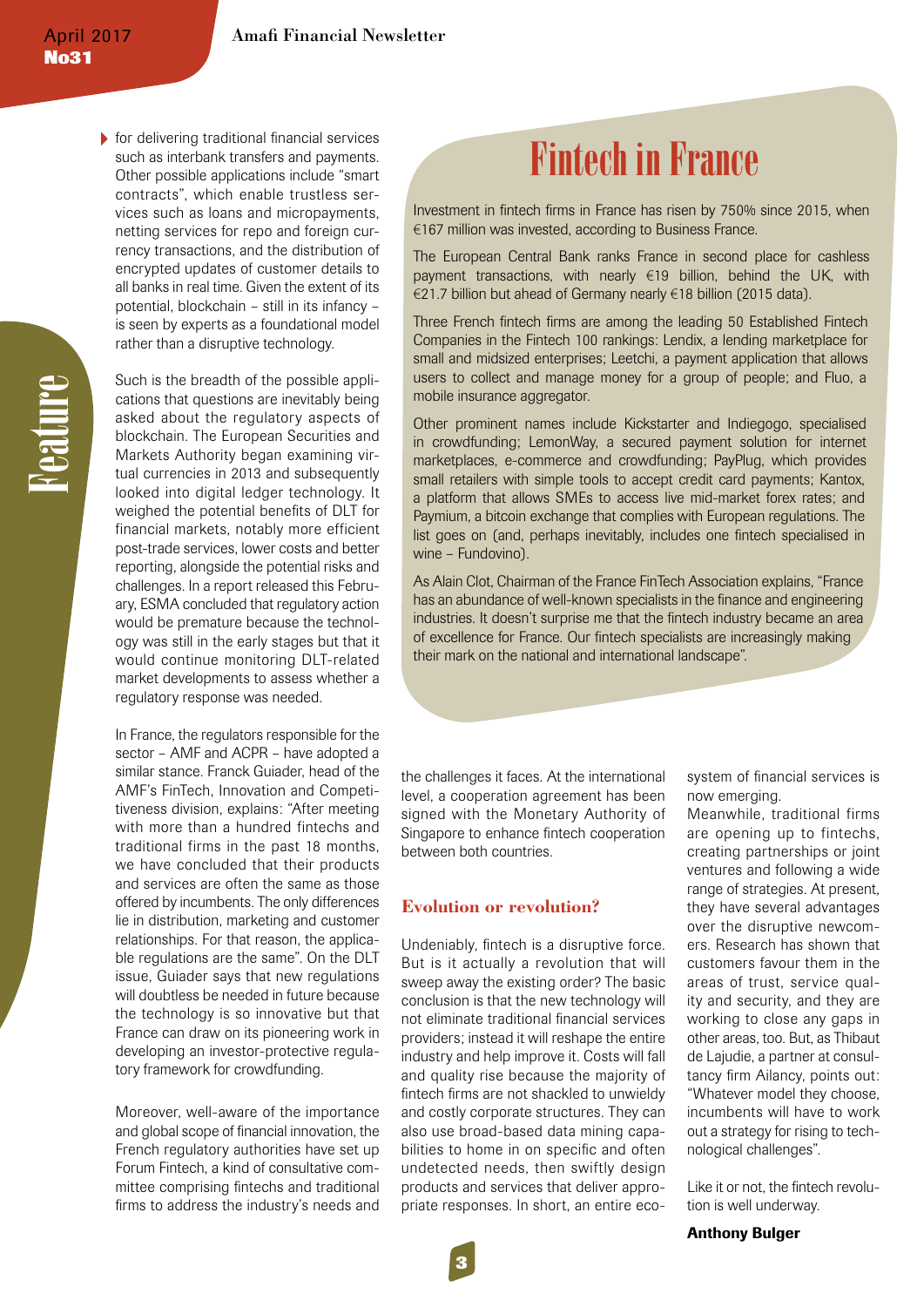## **International**

#### *A* Order routing incentives

In December 2016 the International Organization of Securities Commissions (IOSCO) published a report on order routing incentives. The report, which was put out to consultation, examines obligations at international level for market intermediaries to manage conflicts of interest associated with routing orders and looks at how some incentives, such as remuneration policies or pricing policies that differentiate between aggressive and passive orders, might influence the behaviour of intermediaries. IOSCO did not propose any immediate next steps, recognising that member jurisdictions are in the midst of implementing new regulations, including MiFID 2 in Europe.

AMAFI supports this analysis (*AMAFI / 17-17*). In its response to the consultation, it made that point that in Europe, as regards the issues identified by IOSCO, order routing incentives, which are already well regulated by MiFID 1, will be further strengthened under MiFID 2. The challenge now is to put these new rules into effect and learn the associated lessons before proposing additional new rules.

#### Emmanuel de Fournoux, Pauline Laurent

**Europe** 

#### j**Capital Markets Union (CMU)**

In late January the European Commission began a mid-term review of its CMU action plan. The aim was to take stock of legislative initiatives undertaken since 2015 and gather feedback from stakeholders on positive aspects and possible improvements to the plan.

AMAFI, which had taken part in the previous CMU consultations *(cf. AMAFI / 15-28)*, was keen to provide further input to the discussions, particularly now that they are taking place against the remarkable backdrop of the UK's forthcoming departure from the European Union (EU). With this in mind, AMAFI put forward some general observations *(AMAFI / 17-24)*:

**In-depth discussions are needed on Brex**it's consequences for the EU-27 financial system. Any talks must now be organised around the fact that Europe's main financial centre will soon be outside the Union. Accordingly, it seems reasonable to take the time to properly measure the challenges and consider potential solutions.

- The EU-27 must have the means to ensure its financial autonomy and security. This will entail looking closely at a number of questions, including the location of central counterparties and market platforms, and access to the data needed to follow and understand market developments.
- **Where necessary, effective convergence** of national supervisory practices should be ensured. Targeted strengthening of ESMA's role and powers could help with this.
- **Europe must adopt a policy for the treat**ment of third countries and the equivalence framework.
- Now, more than ever, top priority must be given to capital and hence to equity markets, which are alone in providing risk finance for business development.
- Finally, steps must be taken to apply the proportionality principle effectively and improve implementation of key legislation with a major bearing on the establishment of CMU.

#### Véronique Donnadieu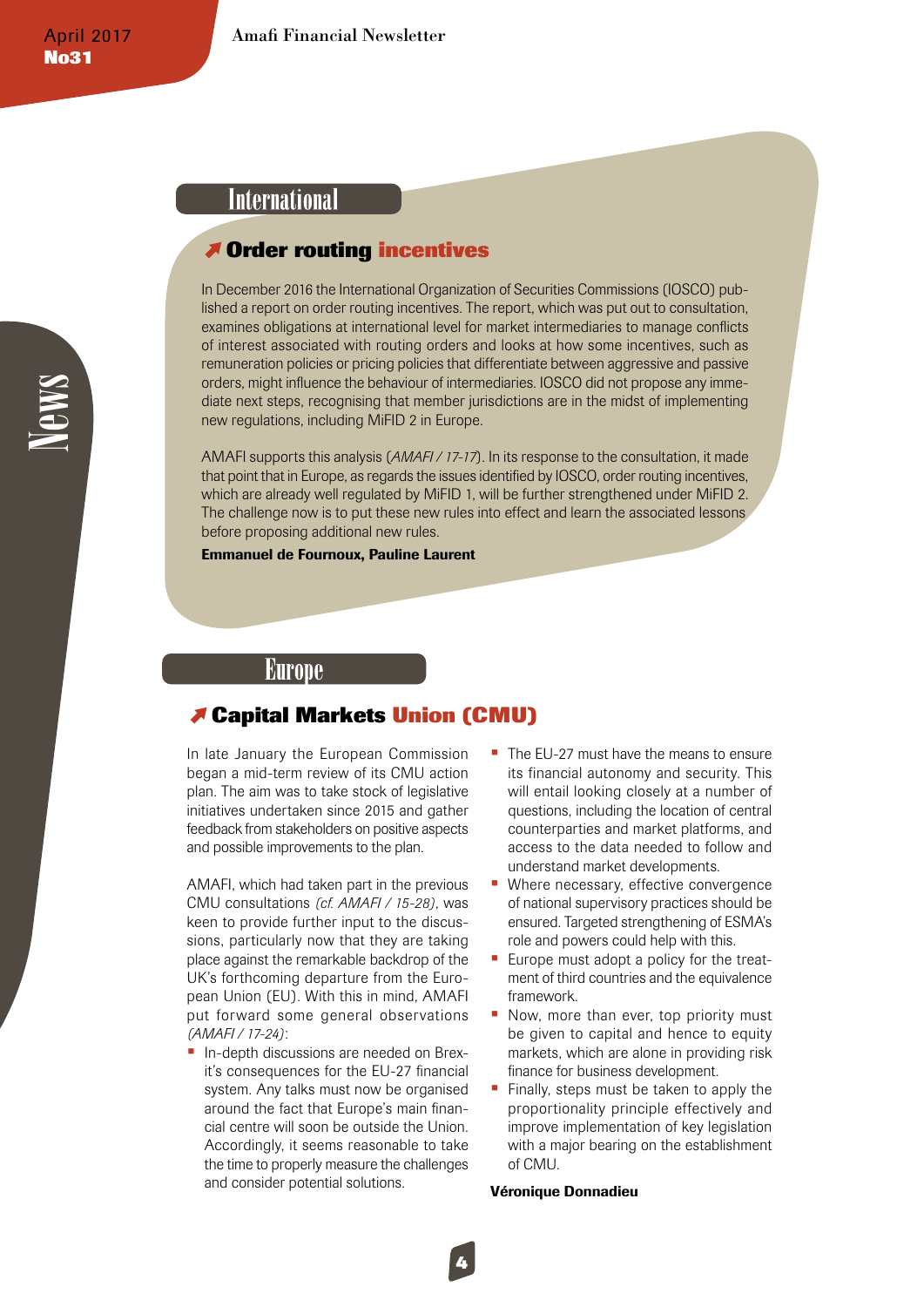Although initially drafted by a working group mostly made up of manufacturers, the guide also took observations from distributors on board. Accordingly, the guidance reflects input from manufacturers and distributors, particularly on proposals to standardise target market criteria and update distribution agreements to meet the new obligations. The guide, which also draws on conversations with the AMF and other industry associations, will be updated and expanded over the months

ahead.

procedures.

**Commodities**

At the close of 2016 ESMA released an initial version of its Q&A on commodities. However, the document leaves many questions unanswered, particularly concerning the practicalities of position reporting, for which no Level 2 measures are planned. AMAFI's Commodities Committee therefore decided to set up a working group to provide input to ESMA's work in

**Cost disclosures**

AMAFI teamed up with several other professional associations to ask ESMA to work with industry on finalising Level 3 measures on cost disclosure obligations. After EMSA responded favourably, AMAFI sent it a document *(AMAFI / 17-18)* setting out the primary concerns of members, particularly on cost calculation methodologies and transparency

# News

# **Europe**

#### j**MiFID 2**

#### **Compliance of trading platforms**

There is an operational risk of a market seize-up in early 2018. The issue lies with the fact that markets must make changes to their order management and data dissemination systems to comply with the new regulatory requirements. If they are slow in sharing their new technical specifications, members could be left with little time to adapt their own systems and carry out the tests needed to prevent problems. Given the number of markets operating in Europe, it is possible that members may not have the requisite resources at the end of the year to make the necessary adjustments. AMAFI has set up a specific group to assess the risk and, if necessary, suggest measures to respond to the situation.

#### **Transaction reporting**

The AMAFI-AFTI Regulatory Reporting Group met with AMF staff to talk about questions raised by MiFID 2 transaction reporting requirements. Topics under discussion included ESMA's guidelines on reporting average prices, following the joint letter from AMAFI-AFTI *(AMAFI / 16-59)* to ESMA's Chair last December.

#### **Product governance**

AMAFI has published the first version of its guide to implementing product governance requirements *(AMAFI / 17-22).* 

Sylvie Dariosecq, Véronique Donnadieu, Faustine Fleuret, Emmanuel de Fournoux, Pauline Laurent

this area by suggesting Q&As. The proposals, which were discussed ahead of time with the AMF, were submitted to ESMA, which reviewed them in its Commodities Task Force. Given how hard it is to reach consensus on reporting issues, a new version of the ESMA Q&A is unlikely to be released any time soon.

It is worth pointing out that, after intense discussion, the European Parliament finally adopted regulatory technical standards (RTS) 20 and 21 on ancillary activities and position limits respectively.

#### **Best execution**

The MiFID 2 Project Leaders Group has begun work in conjunction with the AMF on best execution reporting by investment services providers and execution platforms.

#### **Territoriality**

Following the publication by AMAFI at the beginning of the year of a memorandum (*AMAFI / 17-05*) clarifying the territorial reach of certain provisions of MiFID 2 and the linked Regulation, a meeting was held with AMF staff. They informed AMAFI of their preliminary approach on the subject, and particularly on the application outside the EU of certain provisions relating to transparency and transaction reporting. ESMA is currently working on this matter and should produce clarifications in the next two months.

**5**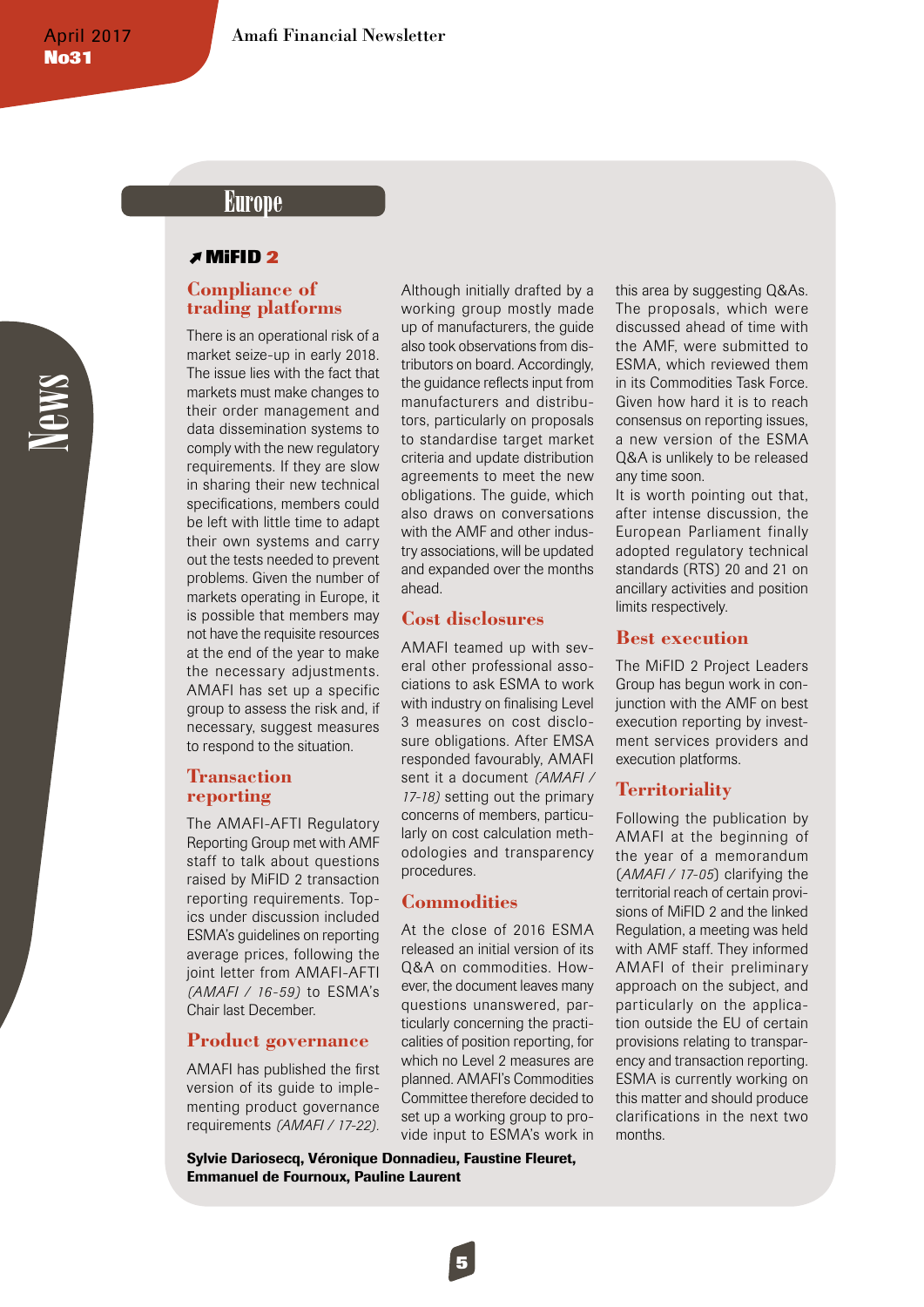# News

#### **Europe**

#### Blandine Julé, *A* **Market abuse**

In early February AMAFI released an update (*AMAFI / 17-13*) of its Q&A on the Market Abuse framework, building on the initial version published in June 2016 (*AMAFI / 16-29*). The association used the update as an opportunity to expand the Q&A to include new questions on market soundings, and particularly on the definition and scope of soundings applied to real-life situations commonly encountered by members, such as credit updates, deal roadshows and block trades. It is currently being translated into English.

AMAFI is also working to expand the Q&A to include its thinking on investment recommendations.

#### Pauline Laurent, Chloé Gonzalez

#### j**PRIIPs**

The first version of AMAFI's PRIIPs Q&A has now been published in French and translated into English (*AMAFI / 17-12*). The document, which is intended to help members understand and apply PRIIPs requirements, flags points requiring particular attention in terms of implementation or interpretation. The Q&A will be extended or amended to reflect progress in discussions and rule-making, particularly at European level, with the new version of the RTS slated for publication early in the second half of 2017.

Pauline Laurent, Blandine Julé

#### j**Money laundering**

As part of work on transposing the fourth Anti-Money Laundering and Counter-Terrorist Financing (AML/ CFT) Directive, AMAFI raised a number of points with the French Treasury, particularly concerning issues of identifying beneficial owners when the customer itself is a reporting entity from the financial sector or a public authority. Since this issue could have a bearing on the efficient allocation of AML/ CFT resources, AMAFI, AFTI and AFG sent the Treasury a joint letter stressing the need to maintain a risk-based approach (*AMAFI / 17-03).* 

AMAFI also made several comments on the draft revision of the questionnaire on AML arrangements at reporting entities, which will have to be completed in Q1 2018 for the 2017 period.

Against this backdrop, the AML/ CFT working group met several times during the first quarter of 2017. These meetings were an opportunity to keep members informed about current regulatory developments, share practices and talk about issues arising in the course of their duties.

#### Blandine Julé

**6**

#### j**Prospectus**

AMAFI continues to keep a close watch on the work being done at European level to adopt a new Prospectus Regulation, one of the first concrete measures in the CMU project. While the regulation is expected to be definitively adopted following trialogue discussions and published in the coming weeks, attention is now turning to the Level 2 measures, which are currently being drafted but about which no details are yet available. Expectations are especially high concerning the streamlined requirements for the new EU Growth Prospectus. The goal here will be to follow through on one of the key aims of the new regulations, namely to promote financing for small and mid-sized companies. It goes without saying that AMAFI will remain very attentive and closely involved in the upcoming stages of this process.

#### Sylvie Dariosecq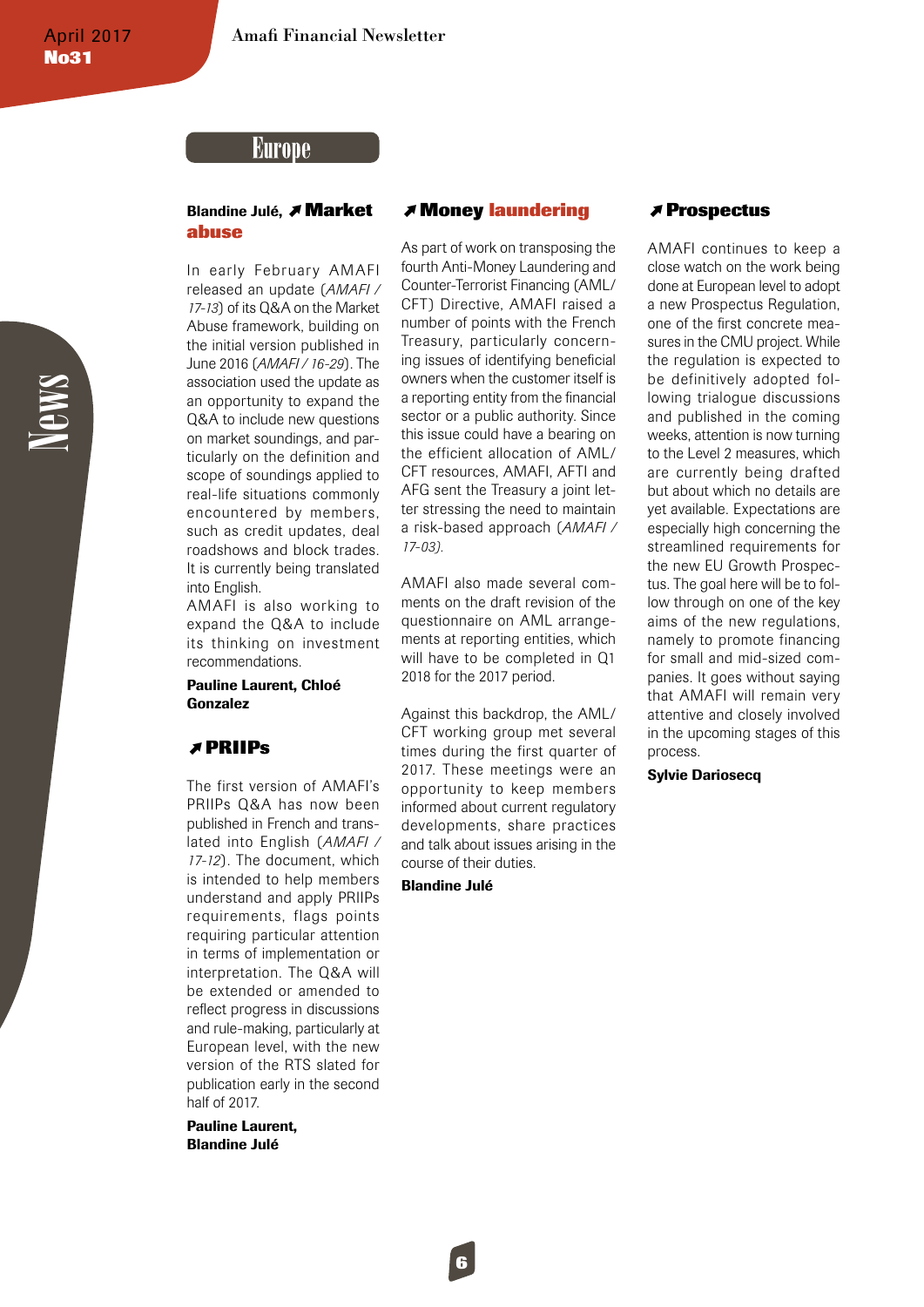News

## **France**

#### j**Transposing MiFID 2**

With the 3 July 2017 deadline for Member States to transpose the MiFID 2 framework drawing nearer, the Treasury consulted industry on the final provisions to be adopted by executive order, which will round out those already introduced by Executive Order No 2016-827 of 23 June 2016 *(AMAFI / 16-42)*. The consultation also covered proposed amendments to relieve asset management companies of investment firm status, in accordance with the authorisation given to the government by the Sapin 2 Act of 9 December 2016.

While supporting the idea that asset management companies should no longer have investment firm status, which will bring French law into line with European legislation, AMAFI highlighted the drawbacks associated with the option that was taken to continue considering asset management companies as ISPs even if they do not provide investment services *(AMAFI /17-15)*. AMAFI argued that this will not help to make French law clearer and introduces complexities that could have been avoided had a different approach been taken. It also made several technical observations that were noted by the Treasury.

#### Sylvie Dariosecq, Chloé Gonzalez

#### j**Bond issues**

The Treasury recently held a consultation on draft proposals to reform the law on bond issues. The aim is to simplify and modernise French regulations to make them clearer and more attractive in order to facilitate market financing for companies. AMAFI expressed vigorous overall support for the proposals, which came largely out of cross-market work *(AMAFI / 17-16*). It particularly welcomed measures concerning the representation of bondholders, who will now be allowed to organise representation in the issue contract for issues worth €100,000 and over. This will solve the glitch in the current regime for wholesale transactions, and notably for Euro PP transactions, which was identified from the outset of the work leading up to publication of the 2014 Euro PP Charter.

Sylvie Dariosecq, Chloé Gonzalez

#### j**Corporate finance advisory services**

AMAFI replied to the AMF's public consultation on corporate finance advisory services *(AMAFI / 17-21*), in which the AMF asked whether to regulate these services or whether to regulate them on an optional basis. They are currently unregulated and performed by a wide variety of firms, only some of which, including ISPs and financial investment advisers, are regulated. AMAFI argued that this activity, which is provided for under MiFID 2 as a related service, should not be regulated, even optionally as part of a quality labelling system. Regarding the possibility mentioned by the AMF of expressly including these services within the scope of services that could be provided by financial investment advisers, AMAFI did not take a strong stance, but said that such a move would have benefits, as long as it was still possible to engage in this activity either under a different status (e.g. ISP) or without any specific status.

Sylvie Dariosecq, Chloé Gonzalez

#### j**Investor insurance**

Responding to the need to overhaul the regulatory framework of the investor insurance scheme, the Deposit Insurance and Resolution Fund (FGDR) prepared a preliminary draft of an order to replace the current CRBF Regulation 99-14. The fund asked for feedback from stakeholders, including AMAFI, before submitting the proposal to the Treasury as part of a more official phase featuring a formal consultation period. This provided AMAFI with an opportunity to propose amendments to make the draft clearer and to offer its expertise on a number of technical issues, such as operation of the deferred settlement service.

The main question to be settled during the upcoming consultation will be that of the compensation ceiling for the investor insurance scheme, which the fund is proposing to raise to  $600,000$  to match the deposit insurance scheme, without increasing contributions.

Sylvie Dariosecq, Emmanuel de Fournoux

**7**

#### j**Liquidity agreements**

Afep, MEDEF, Middlenext, AFG, SFAF and AMAFI wrote to the Chairman of the AMF to share concerns about several changes currently being proposed to the accepted market practice on liquidity agreements. The modifications could spell major disruption for the current operating procedures on the French market, where such agreements have been signed by 454 companies listed in Paris. Discussions are underway to determine solutions that, while addressing the needs of the European framework and the AMF's legitimate supervisory requirements, will still enable liquidity agreements to play their designated role.

Bertrand de Saint Mars, Sylvie Dariosecq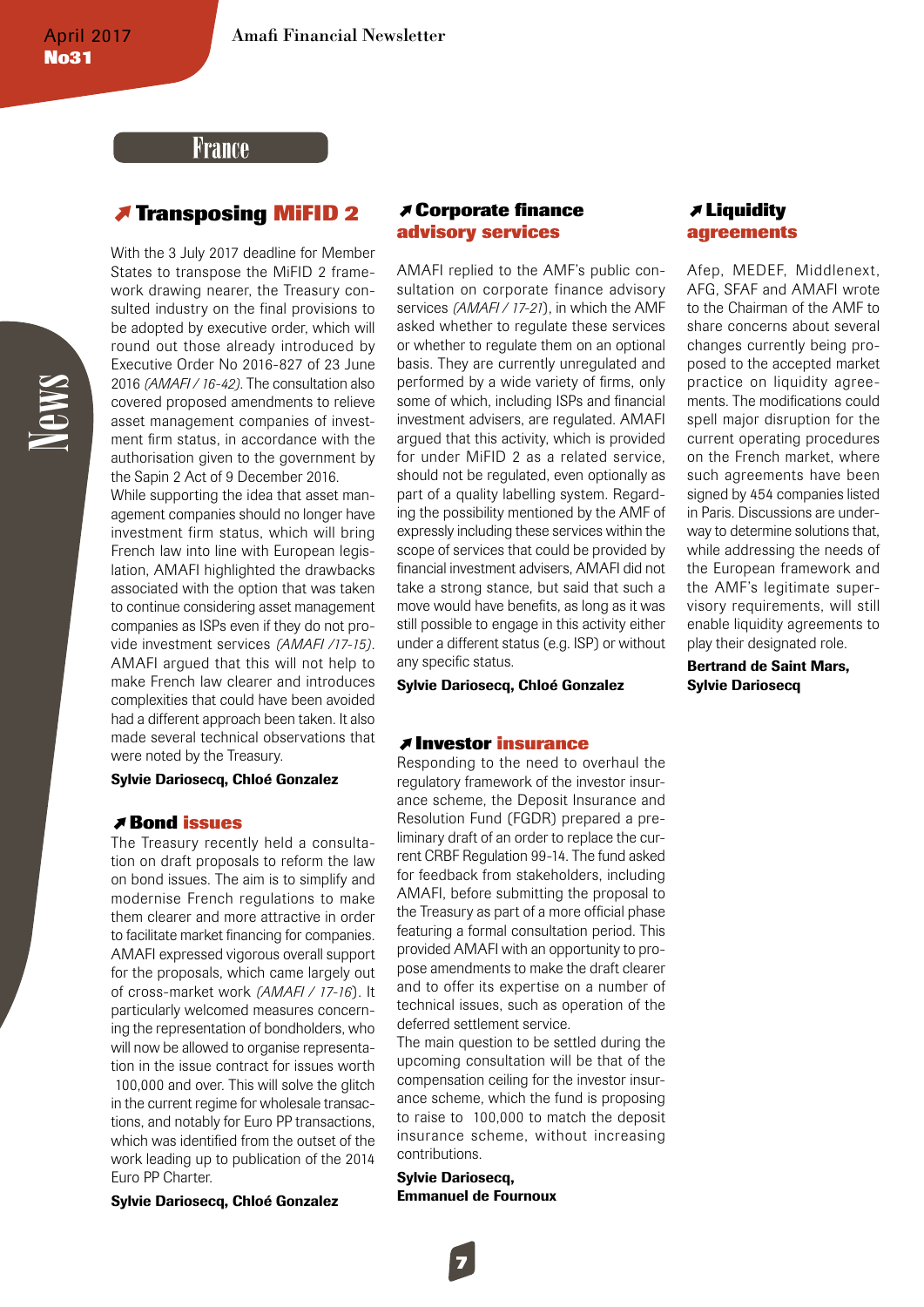# News

## **Taxation**

#### j**Extraterritoriality of tax schemes**

The rise of domestic tax schemes with extraterritorial reach raises many questions, notably about their lawfulness and legal compliance. But the fact is that firms have little alternative but to build these rules into their internal organisation and services, or face being excluded from the activities in question.

Meanwhile, the development of supranational schemes aimed at enhancing international tax transparency poses major practical problems from an implementation standpoint. There is a political determination to base the architecture of a new global tax order around financial institutions, yet there is not always recognition of the conflicts between standards that these institutions increasingly face as a result of this shift, or of the ever-rising development costs that they must bear to upgrade their information systems.

AMAFI and PwC Société d'Avocat hosted a joint conference on 28 March 2017 to discuss these issues. An OECD representative gave the closing address. See the AMAFI website for a recap.

#### Eric Vacher



**8**